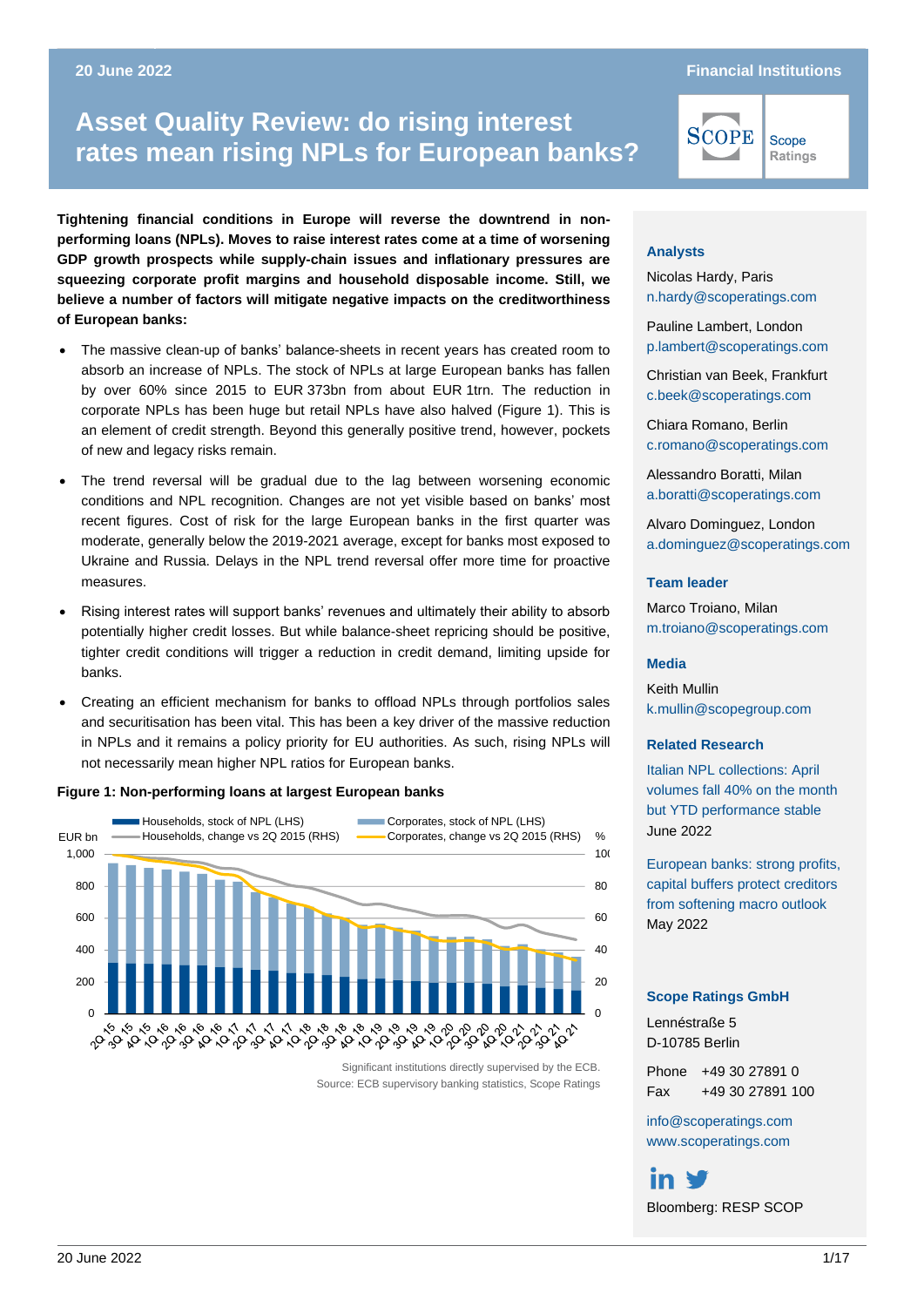

**Succession of unresolved pressure points**

#### **Risk of NPL formation has materially increased.**

For banks, emerging risks are adding to the vulnerabilities identified before and during the pandemic, even if specific credit risks have not as yet materialised. The accumulation of pockets of risks is a concern. We highlight the following drivers:

- **New cohorts of vulnerable borrowers will emerge as interest rates increase**. Higher rates will impact all borrowers but will be especially detrimental to the most fragile. The adjustment of banks' origination criteria and pricing will weigh more heavily on marginal borrowers. This is likely to have a pro-cyclical effect on assetquality metrics. Spread widening among sovereign and corporate issuers is already a reality. For sovereigns, more expensive refinancing conditions could limit their capacity for fiscal intervention. The ECB is committed to preventing fragmentation. The effectiveness of the interest-rate hedges of financial and non-financial corporates will also be tested.
- **The prolonged period of abundant liquidity and low interest rates has increased the risk of a damaging correction in some sectors**. The ECB has warned repeatedly about the growing risks in leveraged finance. Other sources of vulnerability relate to the continuing increase of credit to the private sector, rising property prices stretching affordability, and volatile equity markets. A comforting element has been the parallel growth of cash and deposits, but wealth accumulation has been uneven.
- **Since the end of February, efforts to identify vulnerabilities have focused on direct credit exposure to Ukraine and Russia**. Direct exposure is manageable but understanding which counterparties are exposed to the indirect effects of the war or to the evolving regime of sanctions is unclear.
- **New vulnerabilities are emerging for sectors and borrowers most exposed to inflationary pressures**, for instance in relation to energy prices, food and other raw materials. The pressure is not contained to specific sectors, making it more challenging to quantify the impacts.

### **As macro risks spread, containing credit risk will be tough**

After the macroeconomic shock triggered by the Covid-19 pandemic, many market participants feared a tsunami of NPLs, taking them back above the EUR 1trn mark.

Thanks to huge public-sector support during the pandemic followed by a solid economic rebound, the trend to lower NPLs did not reverse; there was not even a slowdown in the decline of on-balance sheet NPEs (Figure 1). This can be also attributed to the material post-GFC de-risking of European banks' business models, which included significant upgrades to risk management practices and procedures.

### **Trend reversal not yet visible; the starting point is comforting**

A potential reversal of the trend in NPL formation will take time to materialise. It was not visible at the end of the first quarter for our sample of 30 large European banks. Cost of risk for the large European banks was moderate in the first quarter and was generally below the 2019-2021 average, except for banks most exposed to Ukraine and Russia (Figure 2). A few banks have been reversing provisions. Cost of risk has been impacted by efforts to maintain or strengthen overlays due to the deteriorating economic outlook, not because of a material increase in specific files defaulting. There is more to come in the second quarter, notably Societe Generale recording of the sale of its banking and insurance activities in Russia.

**Time to predict an NPL tsunami again?**

**Cost of Risk under control**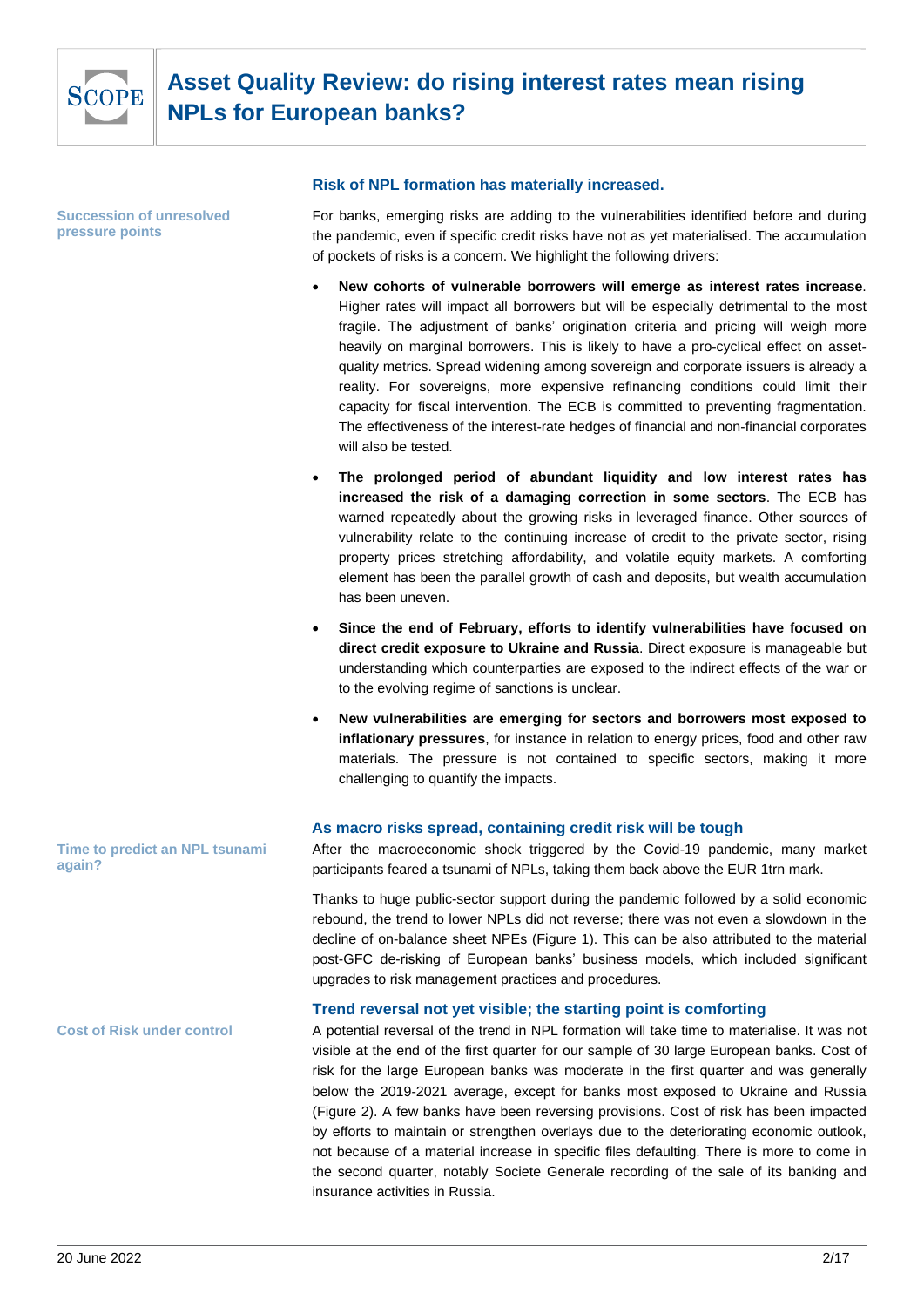# SCOPE

# **Asset Quality Review: do rising interest rates mean rising NPLs for European banks?**



#### **Figure 2: Cost of risk and pre-impairment capacity of large European banks**

Source: SNL, banks, Scope Ratings

**No widespread increase in NPLs in Q1 2022**

Another comforting element so far is the benign growth of Stage 3 loans (Figure 3). In our sample, the largest increases of Stage 3 loans at the end of the first quarter were seen at UK banks because of the adoption of a new definition of default, mainly in relation to consumer loans and at Santander (also in relation to the new definition of default, and exposures outside of Europe). For most banks, the stock was stable or even decreased e.g. Danske Bank also due to the adoption of the new definition of default.

#### **Figure 3: Stage 3 loans at large European banks in Q1 2022**



*Change in the stock of Stage 3 loans in 1Q 2022 versus 4Q 2021. \*BNPP: change in doubtful loans as reported by the bank. \*\*CMZBk: change in non-performing exposures, as reported.* Source: SNL, banks, Scope Ratings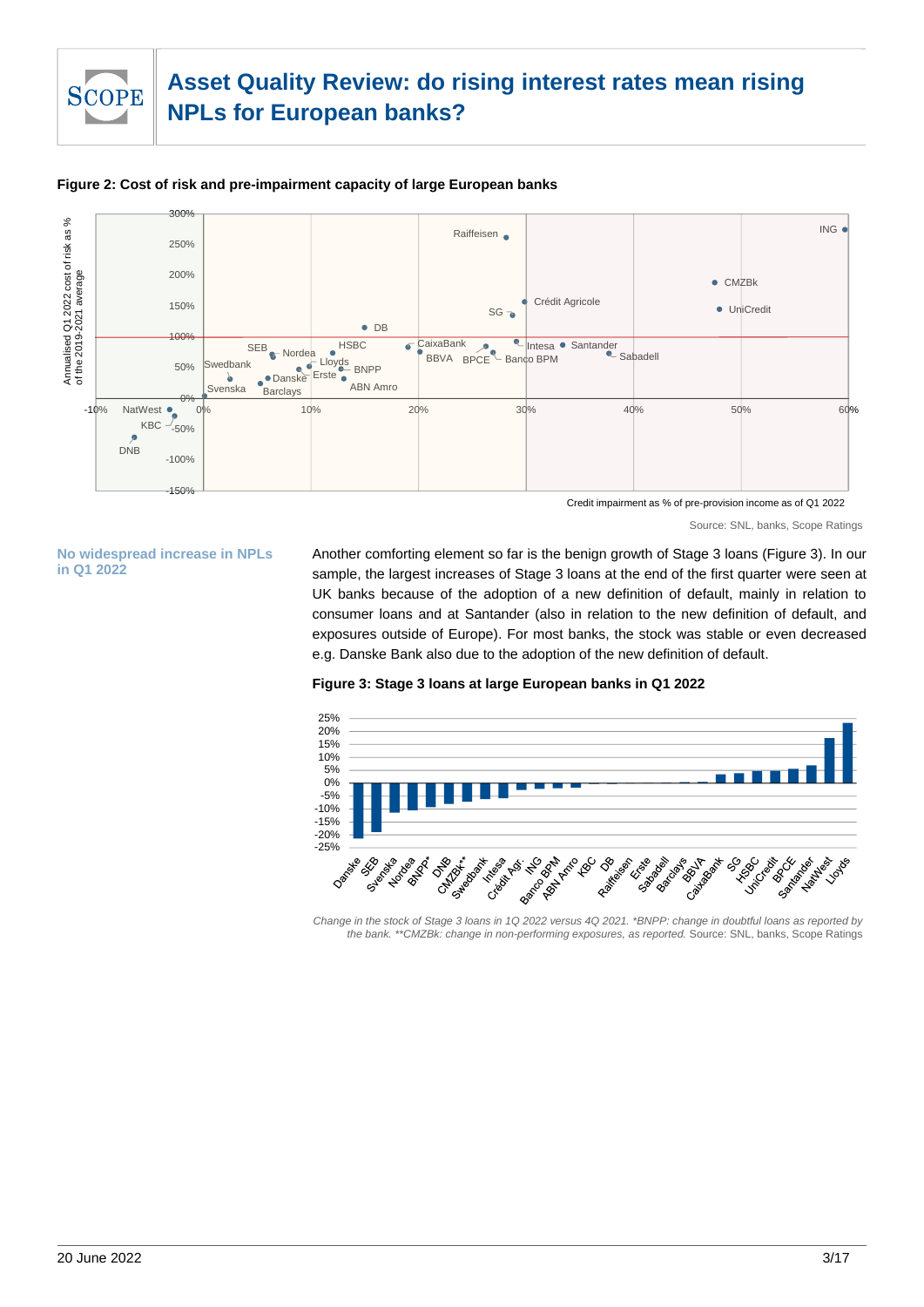

#### **Resilient Q1 figures in line with the positive trend observed in 2021**

While growth in Stage 3 loans was balanced in 2020, the trend was positive across the board in 2021 as most large European banks reported lower Stage 3 loans (Figure 4).





Customer loans at amortised cost. \*YE 2021 vs YE 2020 for CaixaBank in 2020Y includes additions due to business combination with Bankia. Source: SNL, banks, Scope Ratings

EBA country data confirm that the reduction of NPL stocks on banks' balance-sheets is broad based. Spain, Ireland and Hungary are the exceptions and have seen net NPLs increase. Large Irish banks are again addressing this issue, with renewed sales of NPLs. Another key feature is how concentrated the reduction in NPL stocks has been in a small number of countries, in particular in Greece (EUR 55.3bn), Italy (EUR 54.7bn) but also in Portugal, France and the Netherlands (Figure 5)*.*





**NPL ratios converging but not coverage ratios**

EBA data show that NPL ratios have converged across countries, which reflects the tighter regulatory steering of asset quality by European bank regulators in recent years, in particular since the Single Supervisory Mechanism was established.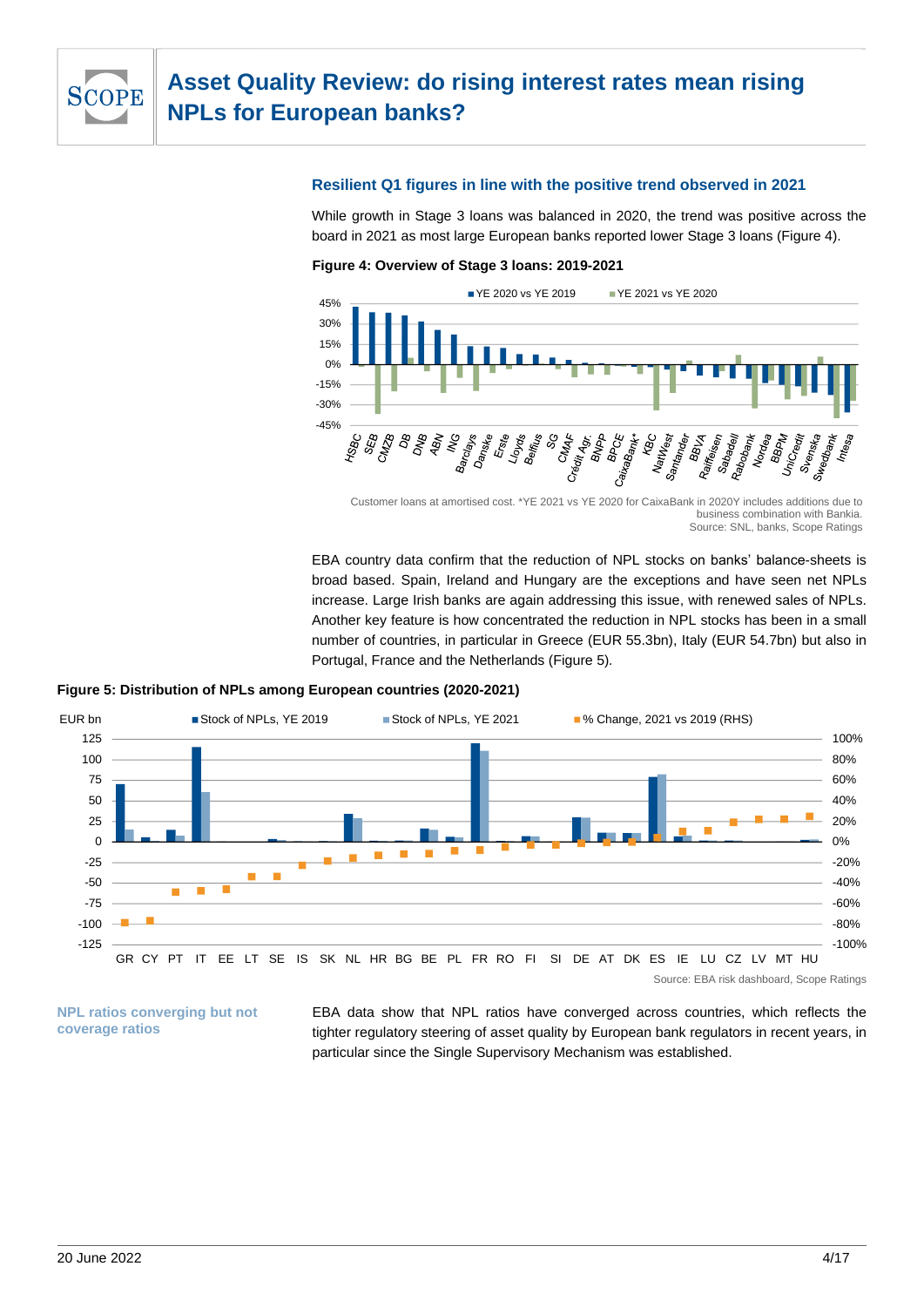

We note, however, that there is greater dispersion in NPL coverage ratios, ranging from 25% to nearly 70% (Figure 6). This largely reflects the different structure of loan books in different countries, in particular with respect to the mix of mortgages vs corporate loans vs SME loans, the availability of collateral (typically real estate) and ultimately differing expected losses upon default. Within comparable segments, we expect the combination of IFRS 9 accounting and supervisory expectations to lead to a gradual convergence in this metric as well.





Country ranking by decreasing order of NPL ratios at end 2021. Source: EBA risk dashboard, Scope Ratings

**No reversal yet at sector level**

EBA data provide a proxy for asset quality for a set of sensitive or large economic sectors in a variety of countries. Until the end of 2021, asset quality had followed a positive trend, even for the sectors identified as the most vulnerable during the pandemic. There are only a very few cases were NPL ratios at end-2021 (triangle) have deteriorated in comparison to end-2019 (square) such as the accommodation and food sector in Spain or Ireland (Box A, Figure F) but the size of these exposures is modest and the recovery has helped since end-2021.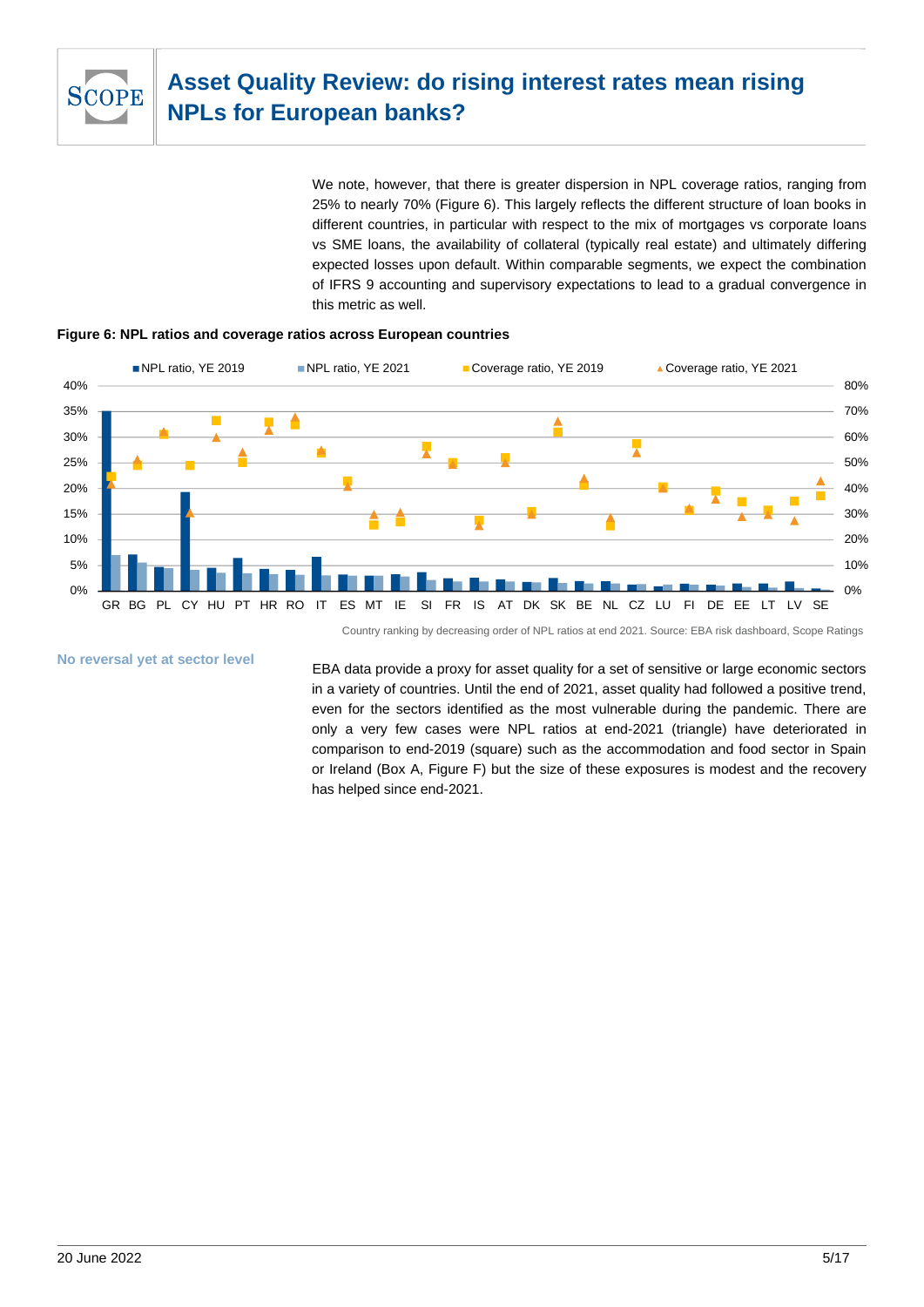

#### **Box A: Developments in asset quality and exposures to vulnerable sectors**

#### **A: Real estate B: Manufacturing**





#### **C: Transport and storage D: Construction**







#### **G: Mining and quarrying (includes oil sector) H: Arts, entertainment and recreation sector**



#### **E: Agriculture F: Accommodation and food services sector**





20 June 2022 6/17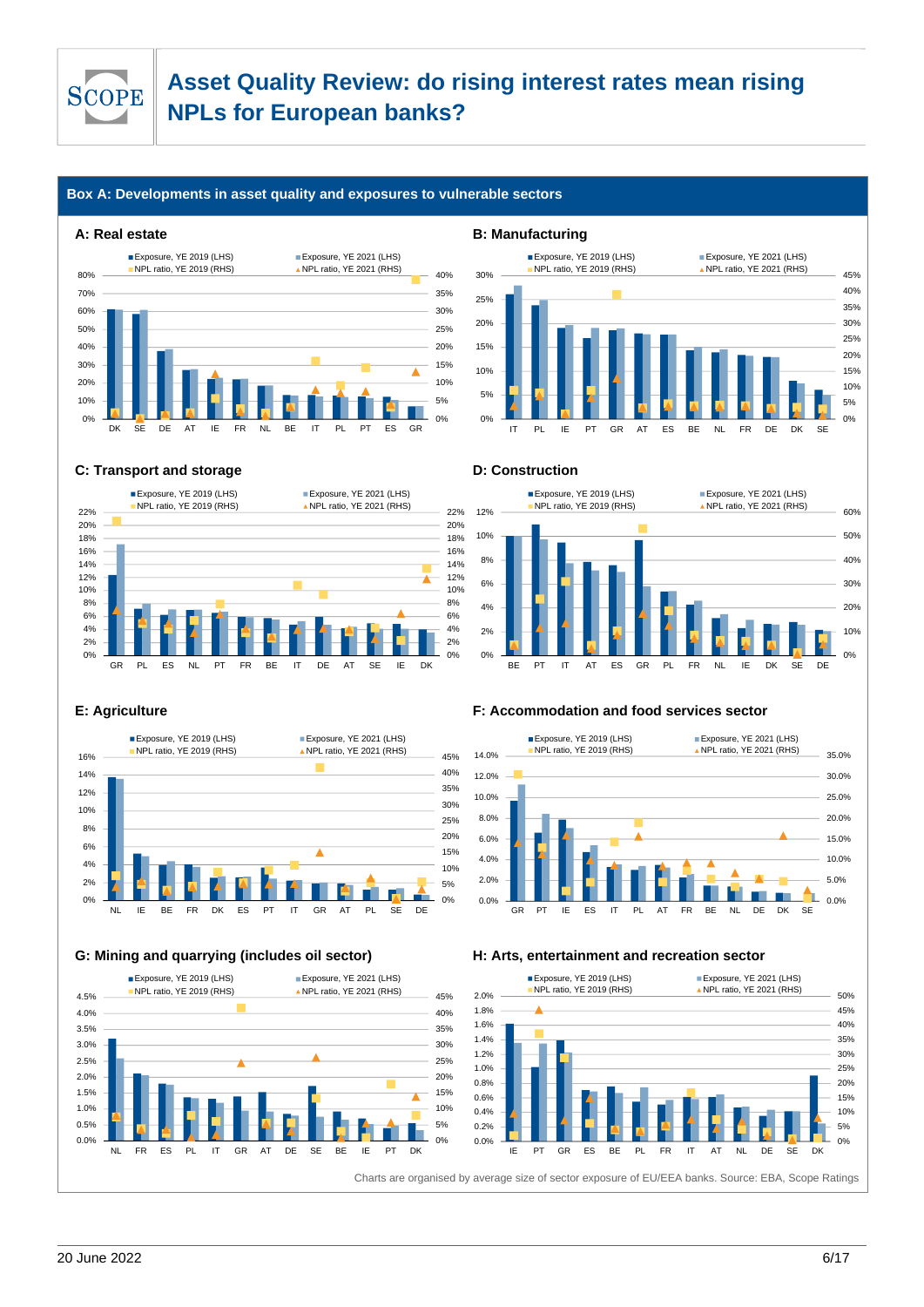

#### **Higher NII means higher loss absorption capacity for banks**

Rising interest rates should have a positive impact on bank's revenue generation, hence their loss absorption. Banks' balance-sheets are positioned to benefit from this. Margins should widen and net interest income increase.

Because balance-sheet repricing will take some time, the benefit of rising interest rates will be gradual, especially for banks that have increased their share of lending at fixed rates, in particular mortgage lending, which represents a significant portion of many European banks' loan portfolios.

Tightening financial conditions will also limit credit demand. Lending dynamics remained solid during the pandemic, helping banks to compensate for low rates. Even recent geopolitical developments and the less supportive economic outlook have had little impact on credit demand and supply (Figures 7 and 8). This is likely to change. The ECB expects that the tightening of financial conditions will help easing overheating in the residential real estate sector in some countries. This effect may be delayed if credit demand remains high in anticipation of a continuing increase in interest rates.





#### **Figure 8: Outstanding loans to corporates (100 = Dec. 2019)**



Outstanding domestic loans granted by monetary financial institutions. Source: ECB, Scope Ratings

Outstanding domestic loans granted by monetary financial institutions. Source: ECB, Scope Ratings

#### **Active NPL management: a potential game changer for European banks**

Three interrelated factors explain the massive reduction of NPL across Europe since 2015: improving macroeconomic conditions, banks' management of their credit portfolios and a series of regulatory initiatives to incentivise banks to offload bad loans.

Irrespective of expectations about new defaults, the on-balance sheet stock of NPLs will also depend on the functioning of a more sophisticated mechanism to manage NPLs. Considering the initially slow reduction of the stock of NPLs inherited from the global financial crisis, efforts to solve the bottlenecks that existed plus some innovations have accelerated the speed at which banks can off load NPLs. This is a work in progress.

NPL transfers account for the lion's share of the reduction in NPLs since the onset of the pandemic (Figure 9).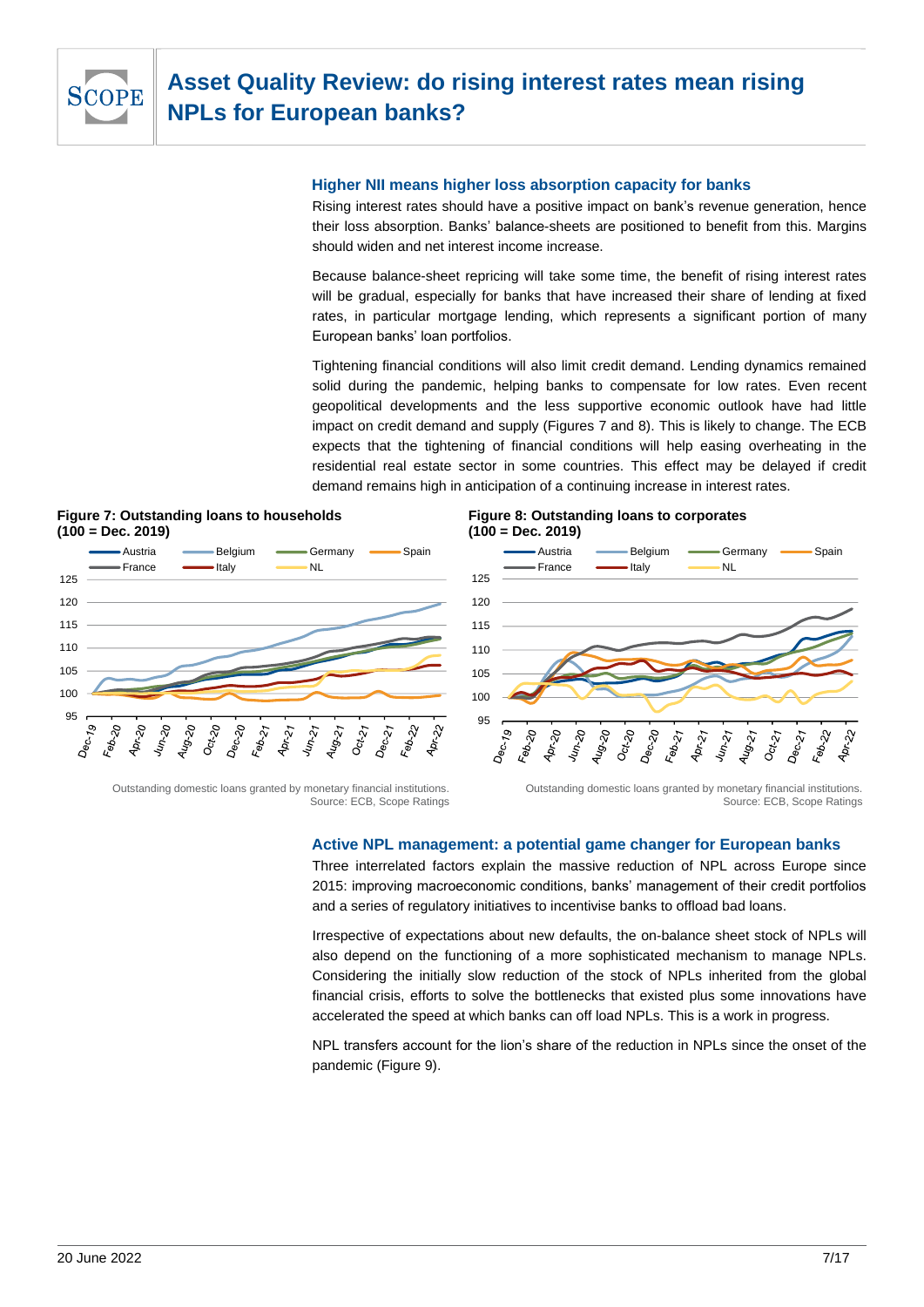





From ECB financial stability review (May 2022), chart 3.1.b. Data covers the period from Q2 2020 to Q4 2021. Source: ECB, Scope Ratings

The recourse to risk transfer mechanisms is positive for banks' creditworthiness because it allows for better control of asset-quality metrics. In Italy, the GACS scheme has allowed banks to offload around EUR 100bn of bad debt since its launch in 2016. If it continues to work under more difficult economic conditions, the net impact of asset quality deterioration on banks' balance sheets could be modest. The stock of NPL on banks' balance sheets may never return to post-GFC levels or reach the EUR 1trn mark.

Offloading NPLs is a more efficient way for banks to manage legacy bad debt. This is not to say that NPLs disappear – and there are implications for the rest of the financial system – but by selling portfolios the banking sector is ultimately in better shape. It assumes, however, that banks do not re-enter by the back door, buying securitised products, or at least the riskier tranches.

#### **Selected initiatives contributing to active NPL management (implemented or under discussion)**

- Introduction in 2018 of IFRS 9 to facilitate the recognition of non-performing loans
- Requirement for individual banks to define and submit an NPL strategy.
- Paving the way for the creation of a more efficient secondary market for distressed assets. It includes the introduction of NPL transaction templates to increase data standardisation and transparency. The publication in December 2021 of the Directive on credit servicers and credit purchasers ('the NPL Directive') was a milestone.
- Introduction of capital incentives to manage NPLs in more dynamic manner. These include a 'prudential backstop' requiring banks to meet minimum provision coverage requirements. In case a bank does not meet the applicable minimum coverage level, it has to deduct the shortfall from its own funds.
- Increasing convergence of corporate insolvency and debt recovery legislations
- Establishment of additional national asset management companies (AMC) and eventually an EU network of AMCs (as an alternative of an EU AMC).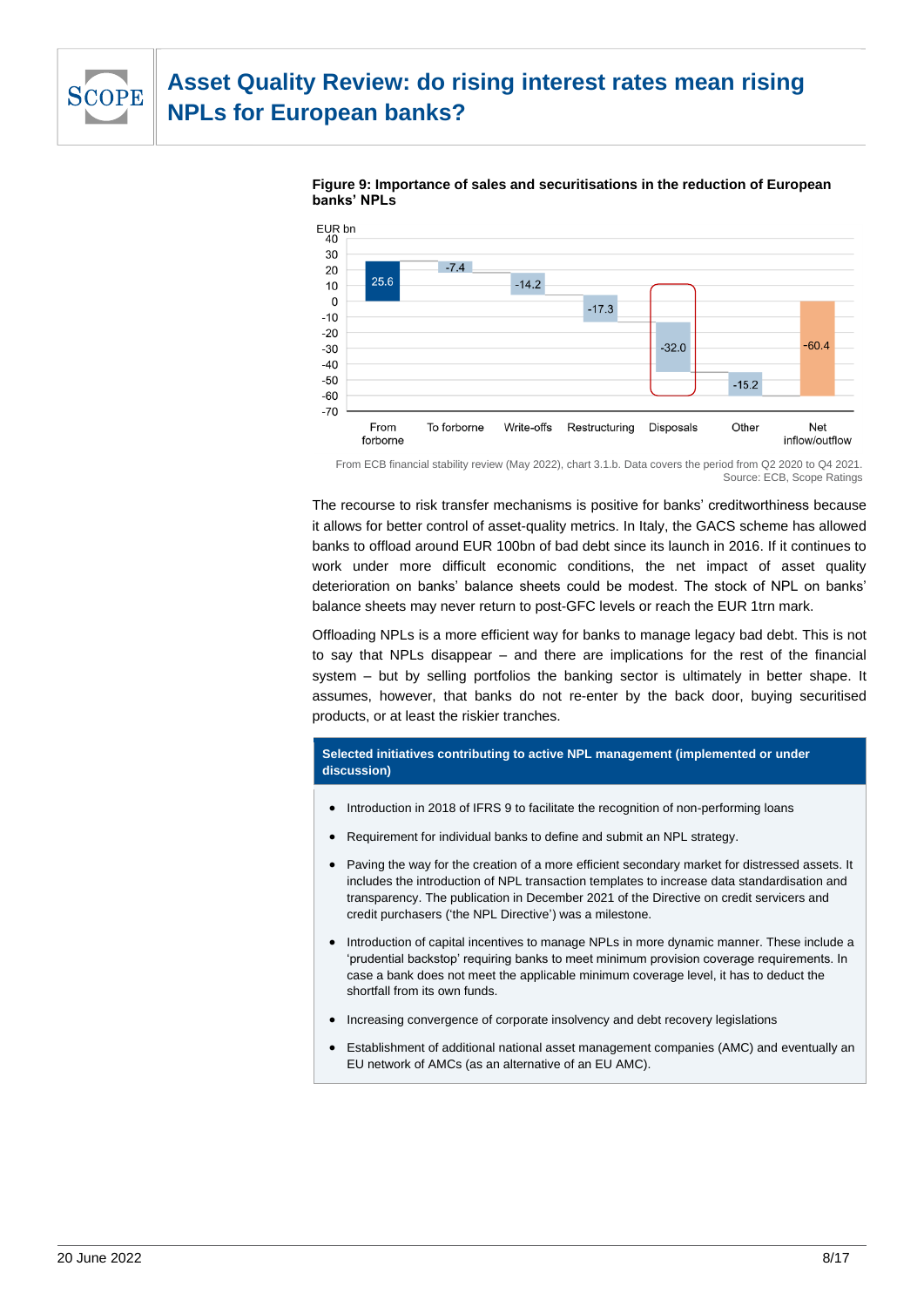

#### **Appendix: Country/region sections**

**How to read the charts in the following pages**

#### **Charts A and E highlight trends in cost of risk against long-term trends.**

Chart A: cost of risk as a percentage of pre-impairment income over 2007-2021, highlighting the impact of the Covid-19 crisis in 2020/2021 versus 2019

Chart E: Credit cost (calculated as credit impairment charges as a percentage of average gross customer loans)

#### **Charts B and C compare customer loans by Stage (1, 2, 3)**

Chart B: composition of loan portfolios (customer loans at amortised cost)

Chart C: stage bucket year-on-year movements

#### **Chart D compares non-performing loan (Stage 3) coverage levels**

Coverage relative to Stage 3 provisions (loan specific)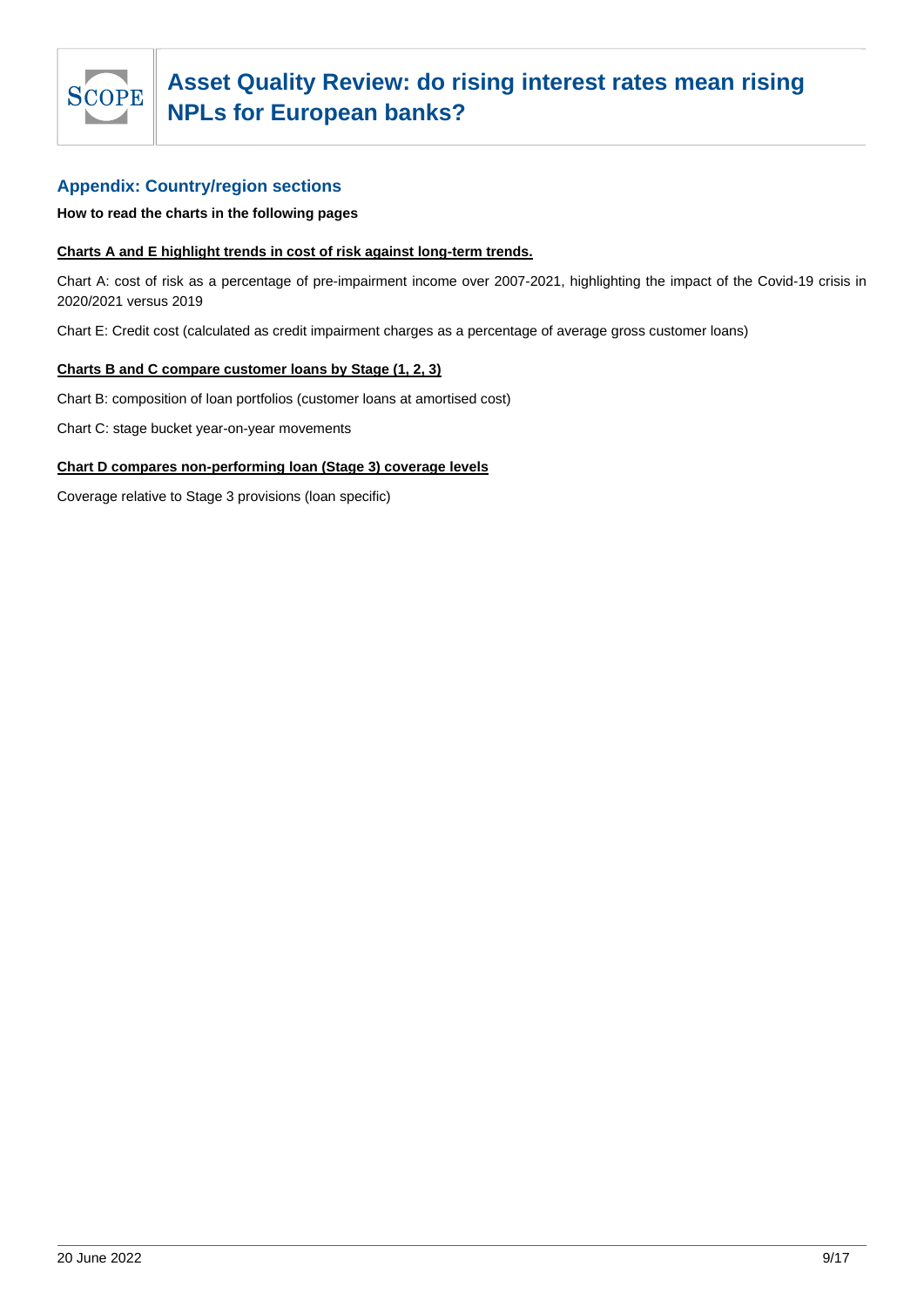

### **Austrian and German banks**

| <b>Long-term trends</b> |                                                                                                                                                                                                                                        | <b>Recent developments &amp; emerging trends</b>                                                                                                                                                              |  |
|-------------------------|----------------------------------------------------------------------------------------------------------------------------------------------------------------------------------------------------------------------------------------|---------------------------------------------------------------------------------------------------------------------------------------------------------------------------------------------------------------|--|
|                         | • Corporate sectors generally very liquid, but increasing energy costs<br>and supply chain bottlenecks represent downside risks for credit<br>quality                                                                                  | Following slight normalisation in 2021 Stage 2 loans are likely to<br>increase. Stage 3 loans will also increase to above pre-crisis levels.<br>Overall, impact from loan quality deterioration will remain   |  |
|                         | Diversified and granular loan books, especially well positioned in<br>the real estate sector<br>Although pandemic-related portfolio reserves provide some buffer<br>against deteriorating credit quality, CoR will increase moderately | manageable.<br>MODERATE pressure for Austrian banks (also due to CEE exposure).<br>MODERATE pressure for German banks with respect to above<br>average exposures to energy consuming manufacturing industries |  |
|                         | .                                                                                                                                                                                                                                      |                                                                                                                                                                                                               |  |

#### **A. Credit impairment charges as % of pre-impairment income**





#### **D. Coverage of Stage 3 loans and Stage 3 ratio E. Credit cost (bp)**



DB: Deutsche Bank; CMZB: Commerzbank; Erste: Erste Group; Raiffeisen: Raiffeisen Group.

#### **B. Breakdown of customer loans by stage C. Customer loans by stage (% change, YE2021 vs YE2020)**





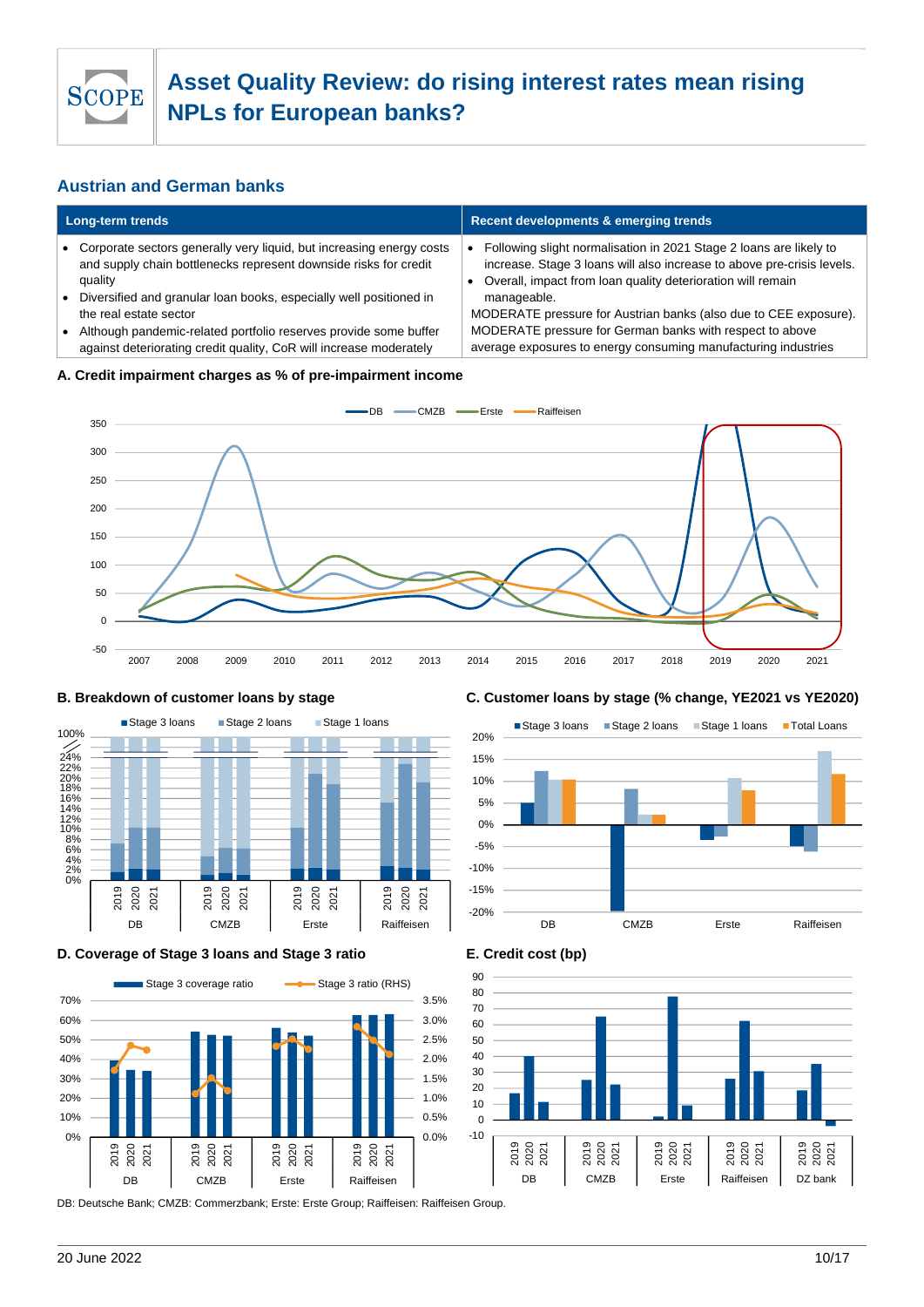

### **Belgian and Dutch banks**

| <b>Long-term trends</b>                                                                                                                                                                                                                                                                                                                                             | Recent developments & emerging trends                             |  |
|---------------------------------------------------------------------------------------------------------------------------------------------------------------------------------------------------------------------------------------------------------------------------------------------------------------------------------------------------------------------|-------------------------------------------------------------------|--|
| Domestic mortgage portfolios due to reduce in the Netherlands<br>with the gradual shift from interest-only mortgages to amortising<br>loans. Low interest rates on deposits also incentivise customers to<br>accelerate mortgage repayments.<br>Dutch banks' tendency to lend against collateral explains why<br>provisioning levels are lower than those of peers. | Provision reversal in 2021 reflected improving economic prospects |  |

#### **A. Credit impairment as % of pre-impairment income**





#### **D. Coverage of Stage 3 loans and Stage 3 ratio E. Credit cost (bp)**



#### **B. Breakdown of customer loans by stage C. Customer loans by stage (% change, YE2021 vs YE2020)**





ING: ING Group; Rabobank: Cooperatieve Rabobank; ABN AMRO: ABN AMRO Bank; KBC: KBC Group. ING Group: estimated Stage 1 loans. Source: SNL, banks, Scope Ratings.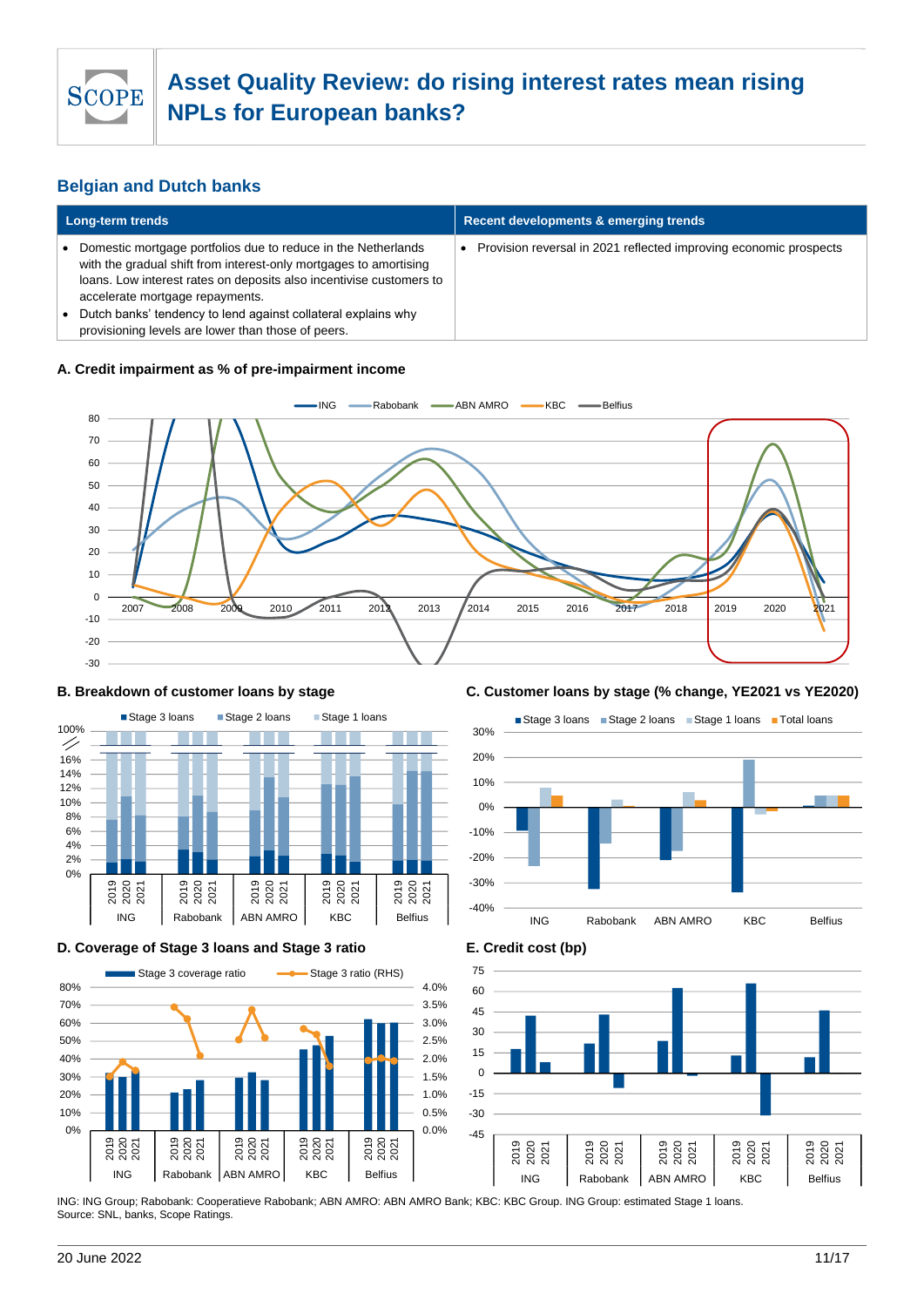

### **French banks**

| Long-term trends |                                                                                                                   | Recent developments & emerging trends                                             |  |  |
|------------------|-------------------------------------------------------------------------------------------------------------------|-----------------------------------------------------------------------------------|--|--|
|                  | Diversified and granular loan books<br>Conservative provisioning policies<br>• NPL ratios in line with EU average | Uninterrupted growth of customer loans<br>Massive State-guaranteed loan programme |  |  |

#### **A. Credit impairment as % of pre-impairment income**





#### **D. Coverage of Stage 3 loans and Stage 3 ratio E. Credit cost (bp)**



#### **B. Breakdown of customer loans by stage C. Customer loans by stage (% change YE2021 vs YE2020)**





Notes: BNPP: BNP Paribas; SG: Société Générale; CAG: Crédit Agricole Group; BPCE: BPCE Group; CMAF: Crédit Mutuel Alliance Fédérale (part of Crédit Mutuel Group). Figure B: \*SG: estimated evolution of Stage 2 loans. Source: SNL, banks, Scope Ratings.

20 June 2022 12/17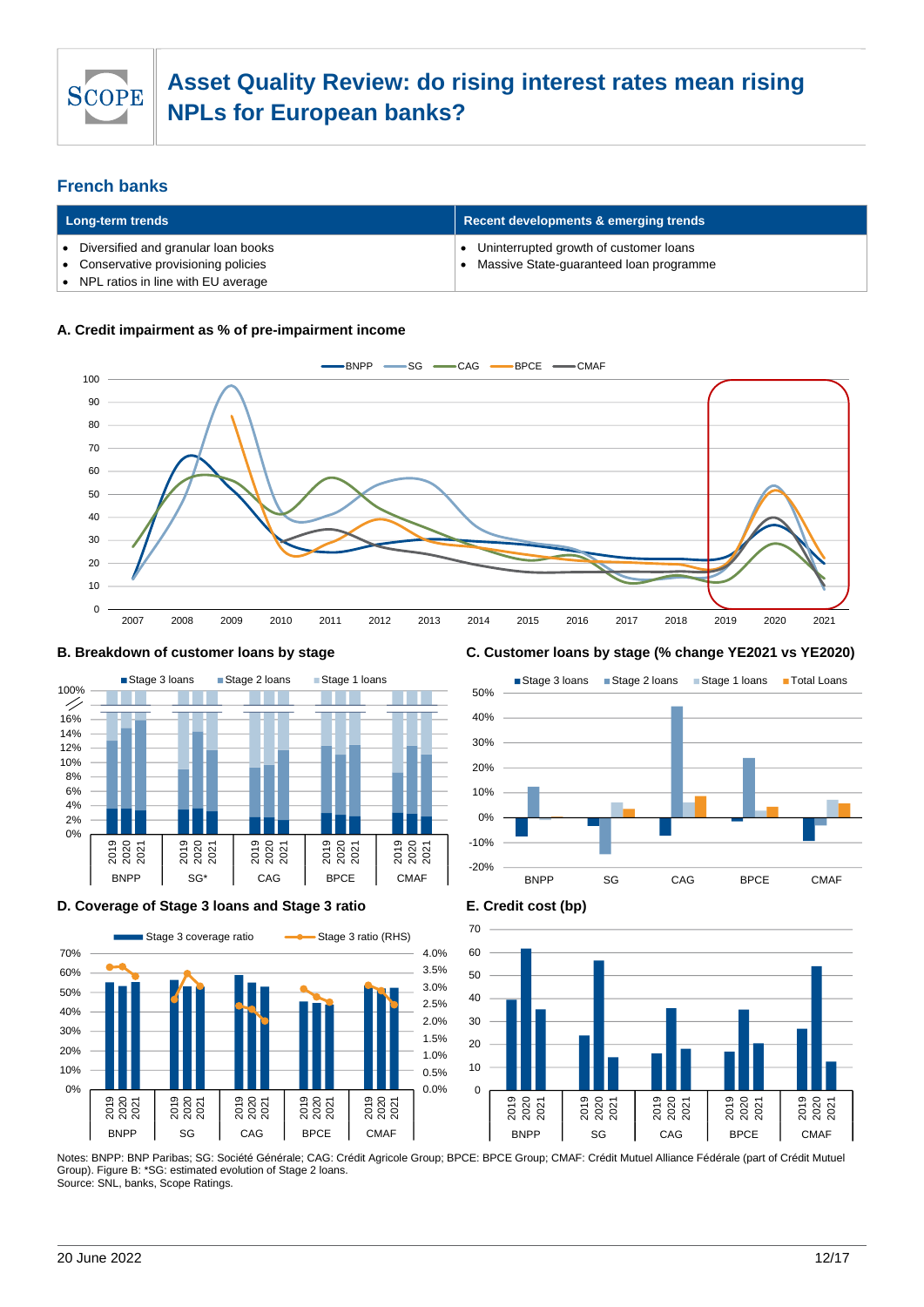

### **Italian banks**

| Long-term trends |                                                                                                                  | Recent developments and emerging trends |                                                                                                           |
|------------------|------------------------------------------------------------------------------------------------------------------|-----------------------------------------|-----------------------------------------------------------------------------------------------------------|
|                  | • High exposure to SME lending, traditionally riskier than secured<br>retail loans and large corporate financing |                                         | De-risking of legacy NPLs almost complete<br>New NPLs shielded by Covid support measures so far. However, |
|                  | • Secular improvement in credit origination                                                                      |                                         | Stage 2 ratios have increased.                                                                            |
| $\bullet$        | Lengthy NPL resolution processes                                                                                 |                                         | War in Ukraine: lending to companies exporting to Russia/Ukraine                                          |
|                  | • GACS proved effective to facilitate NPL sales. Italy is working to<br>replace it with a new scheme.            |                                         | minimal; however energy-intensive corporates represent 8% of total<br>performing loans.                   |

#### **A. Credit impairment as % of pre-impairment income**





#### **D. Coverage of Stage 3 loans and Stage 3 ratio E. Credit cost (bp)**



#### **B. Breakdown of customer loans C. Customer loans by stage (% change YE2021 vs YE2020)**





#### Notes: Intesa: Intesa Sanpaolo (in figure E, 2019 and 2020 data were not restated to account for UBI acquisition carried out in 2020); BPER: BPER Banca (in figure C, 2020 data were not restated for the change in perimeter in 2021). Figure A: data for Banco BPM starts from the bank's inception (2017). Source: SNL, banks, Scope Ratings.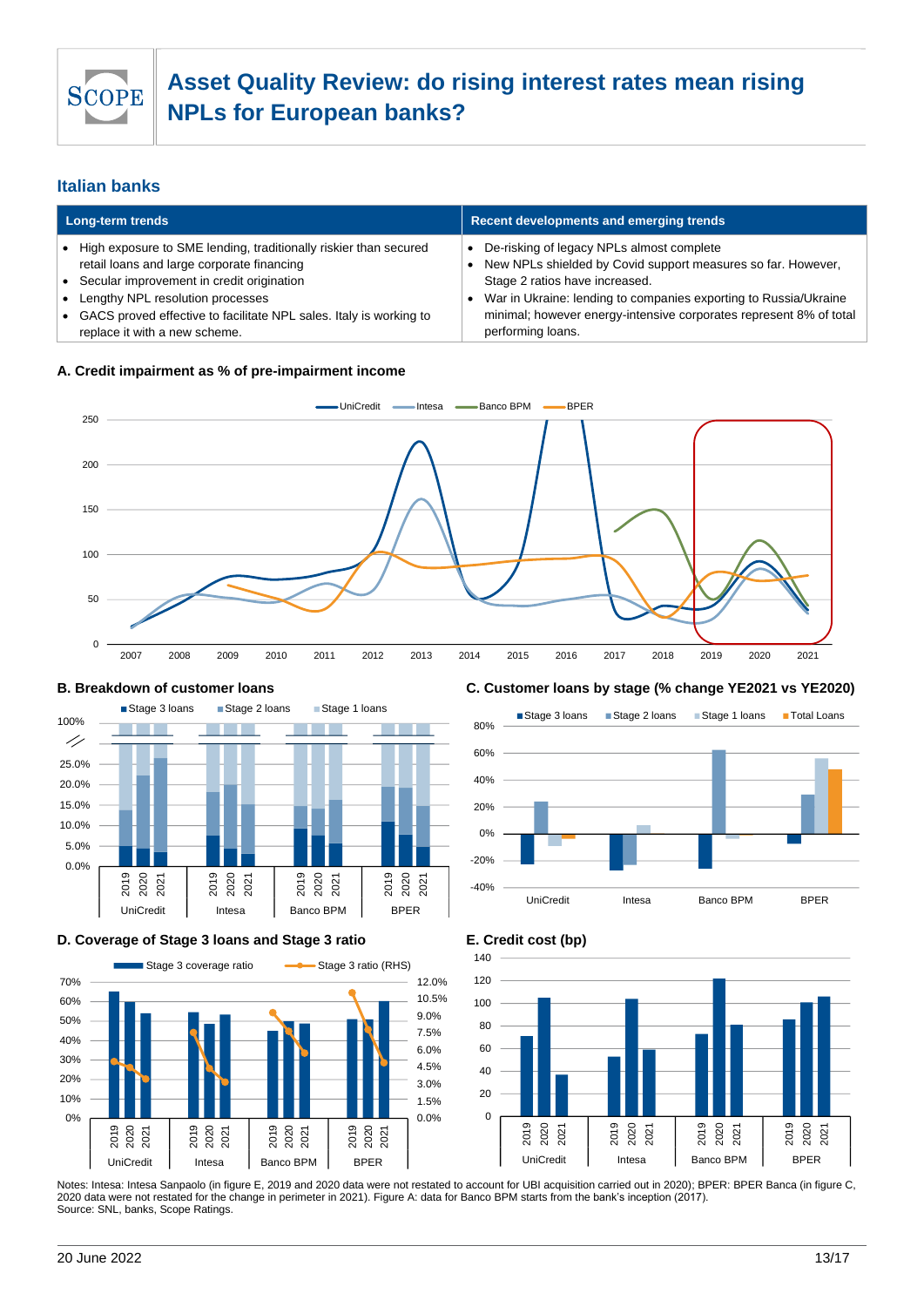

### **Nordic banks**

| Long-term trends |                                                                                                                                                                                                           | Recent developments & emerging trends                                                                                                                                            |  |
|------------------|-----------------------------------------------------------------------------------------------------------------------------------------------------------------------------------------------------------|----------------------------------------------------------------------------------------------------------------------------------------------------------------------------------|--|
|                  | Very supportive macroeconomic environment supports asset quality<br>Swedish banks continue to display some of the lowest NPL ratios<br>Exposure to oil and gas industry is a driver of credit impairments | Strong economic recovery from pandemic with central banks<br>raising rates and countercyclical capital buffers<br>Higher energy prices provide support for oil and gas exposures |  |

#### **A. Credit impairment as % of pre-impairment income**





#### **D. Coverage of Stage 3 loans and Stage 3 ratio E. Credit cost (bp)**



#### **B. Breakdown of customer loans by stage C. Customer loans by stage (% change, YE2021 vs YE2020)**



 $-10$  $\Omega$ 10 20 30  $40$ 50 60 ទីខ្លី<br>ខ្លីខ្លី ទីខ្លី<br>ខ្លីខ្លី ទីខ្លី<br>ខ្លីខ្លី ទីខ្លី<br>ខ្លីខ្លី ទីខ្លី<br>ខ្លីខ្លី ទីខ្លី<br>ខ្លីខ្លី ទីខ្លួន<br>ខ្លួនខ្លួ DNB Nordea Danske Svenska SEB Swedbank OP Fin.

Note: DNB: DNB Bank; Nordea: Nordea Bank; Danske: Danske Bank; Svenska: Svenska Handelsbanken; SEB: Skandinaviska Enskilda Banken; OP Fin.: OP Financial Group. Source: SNL, banks, Scope Ratings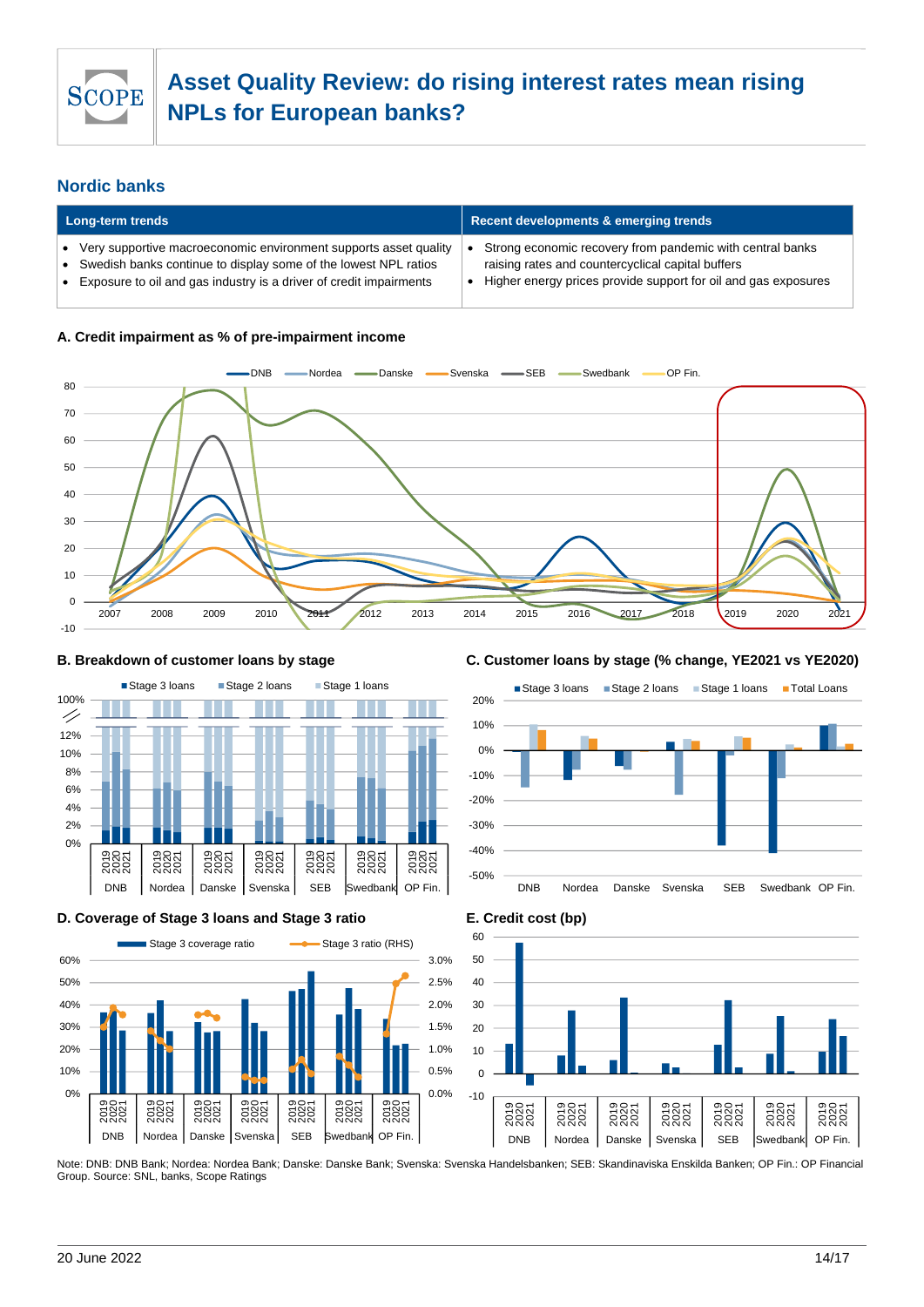

### **Spanish banks**

| Long-term trends                                                                                                                                                                                                                                                                                | Recent developments & emerging trends                                                                                                                                                                                                                                                                                                                                                              |  |  |
|-------------------------------------------------------------------------------------------------------------------------------------------------------------------------------------------------------------------------------------------------------------------------------------------------|----------------------------------------------------------------------------------------------------------------------------------------------------------------------------------------------------------------------------------------------------------------------------------------------------------------------------------------------------------------------------------------------------|--|--|
| Average NPL ratio has converged to core EU peer countries'<br>• De-risking of non-performing loans slower than in Italy and<br>Portugal but starting from better standpoint.<br>Lower share of legacy NPLs at the onset of the crisis, however<br>foreclosed real estate assets still material. | • Continuing de-risking, high coverage on NPLs.<br>• CoR in 2021 trending down but still above pre-pandemic levels, given<br>prudent approach to potential inflows from Stage 2.<br>• Credit quality of ICO-backed loans is deteriorating in aggregate.<br>National measures adopted for the war in Ukraine should help<br>servicing ability of more vulnerable borrowers (and delay recognition). |  |  |

#### **A. Credit impairment as % of pre-impairment income**





#### **D. Coverage of Stage 3 loans and Stage 3 ratio E. Credit cost (bp)**



#### **B. Breakdown of customer loans by stage C. Customer loans by stage (% change, YE2021 vs YE2020)**





Notes: Santander: Banco Santander; BBVA: Banco Bilbao Vizcaya Argentaria (movements highlighted in chart C mainly reflect sale of US activities); Sabadell: Banco de Sabadell; CaixaBank: figures A, B, D, E standalone in 2019 and 2020, figure C 2020 restated to include additions due to business combination with Bankia. Source: SNL, banks, Scope Ratings.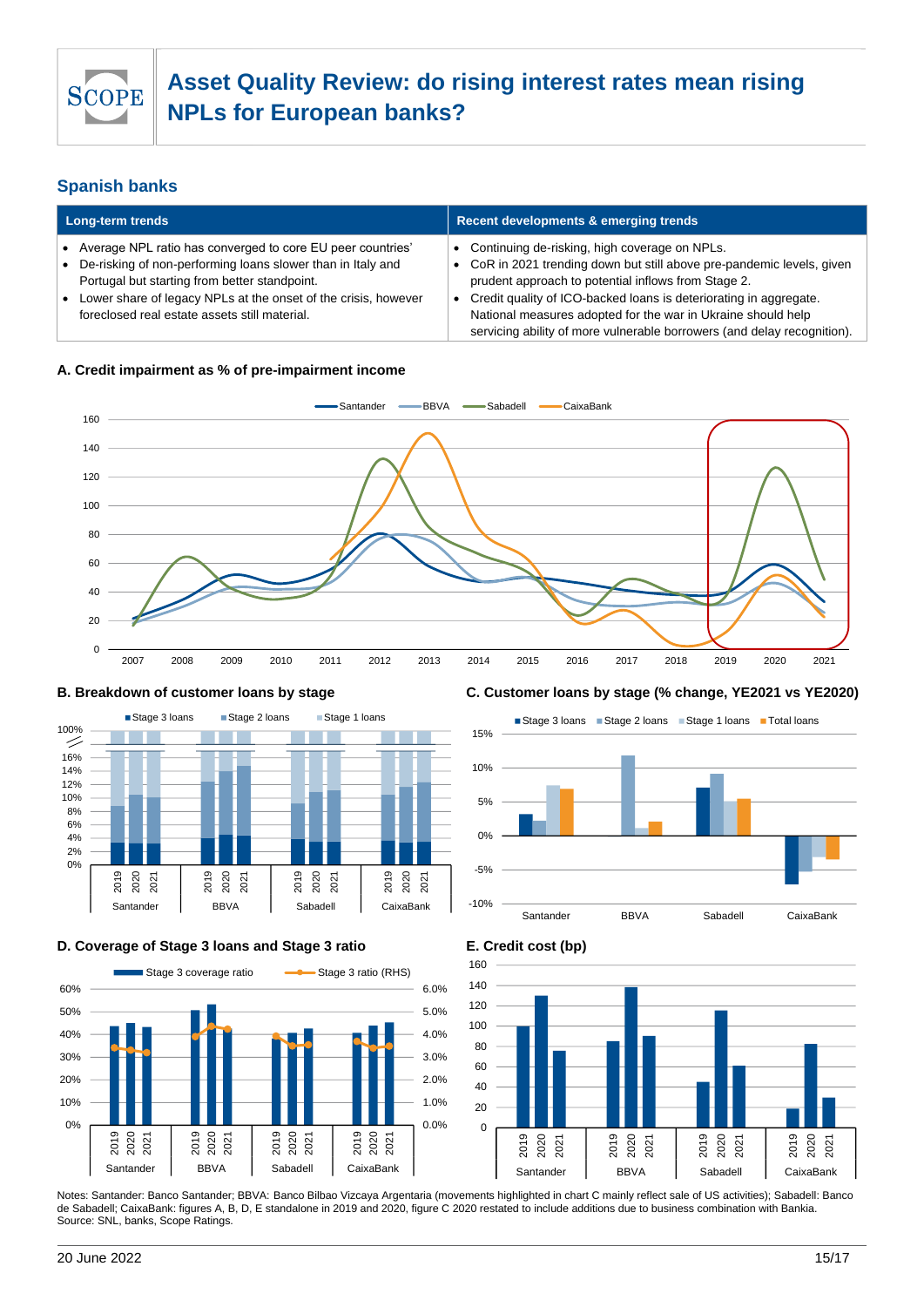

### **UK banks**

| Long-term trends |                                                                                                  | Recent developments & emerging trends |                                                                                                                                            |
|------------------|--------------------------------------------------------------------------------------------------|---------------------------------------|--------------------------------------------------------------------------------------------------------------------------------------------|
|                  | Low loss rates on UK and HK retail mortgages continue to support<br>asset quality                |                                       | Pandemic provisions being released. New provisions for inflation and<br>cost of living concerns as well as Chinese commercial real estate. |
|                  | Reduced risk appetite in recent years driven by restructuring and<br><b>Brexit uncertainties</b> |                                       | Banks maintain cost of risk quidance<br>Unsecured consumer loan exposures slowly recovering<br>SMEs continue to repay loans                |

#### **A. Credit impairment % Pre-impairment operating profit**





#### **D. Coverage of Stage 3 loans and Stage 3 ratio E. Credit costs (bp)**



#### **B. Breakdown of customer loans by stage C. Customer loans by stage (% change, YE2021 vs YE2020)**





Note: HSBC: HSBC Holdings; Lloyds: Lloyds Banking Group; NatWest: NatWest Group; StanChart: Standard Chartered. Figure A: For NatWest, data prior to 2017 is not shown as there were several years of pre-impairment operating losses. Source: SNL, banks, Scope Ratings.